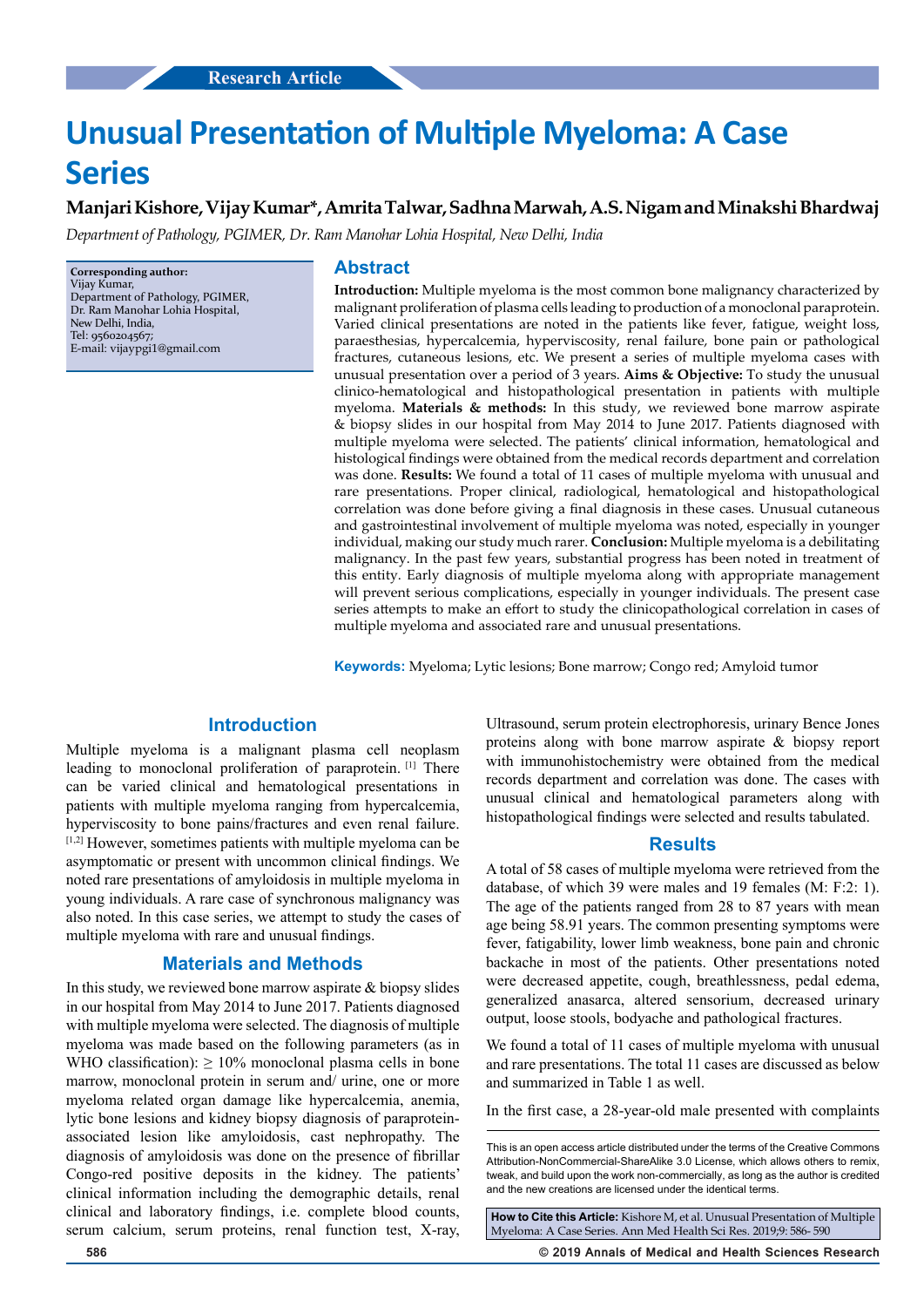of pain abdomen, vomiting and hematemesis. His routine blood examination was within normal limit except for an increase in Erythrocyte sedimentation rate (40mm at the end of 1st hour). Bence Jones protein was not detected; however monoclonal gammopathy (M spike) was noted on serum protein electrophoresis in gamma globulin region. His renal function test was deranged with elevated levels of serum urea (34 mg/ dl) and creatinine (6 mg/dl). Serum protein showed decreased albumin levels with A: G reversal (A:G: 1:1.6). X-ray skull  $\&$ pelvis showed multiple lytic lesions [Figures 1c & 1d]. Bone marrow aspiration and biopsy showed complete replacement of normal hematopoetic elements with sheets of plasma cells along with scattered plasmablasts [Figures 2c & 2d]. These findings were confirmed with CD138 immunohistochemistry.

Colonoscopy showed evidence of pancolitis with few ulcers in ileum along with thickened folds in caecum [Figures 1a & 1b]. The histopathological examination of thickened areas of ileocecal region and gastric mucosa showed deposition of acellular pale eosinophilic material which was congophilic when stained with congo red and showed apple green birefringence on polarized light [Figures 2a & 2b]. An impression of "Amyloidosis" was given. This was an interesting case of multiple myeloma in a young individual who initially presented with extensive gastrointestinal amyloidosis.



Figure 1: a & b - Colonoscopy images showing scattered ulcers in colon and ileum with loss of vascular pattern, suggestive of Inflammatory Bowel Disease (IBD). c & d - X-ray skull and vertebra revealing multiple lytic lesions.



**Figure 2:** a - Section from stomach showing amyloid deposits interspersed between the glands (H & E, 200x). b - Section showing Congo red positivity (200x). c & d- BMA smears and biopsy showing plasma cells, with few binucleate and multinucleate forms and plasmablasts (c-Giemsa, 400x; d - H & E, 200x).

Another, very interesting case was noted in young male, aged 30 years, who was suffering from chronic renal disease for past 2 years along with significant weight loss. Multiple subcutaneous swellings were noted on bilateral gluteal region, face, elbow and left humerus [Figures 3a & 3b]. Multiple hypopigmented skin lesions were also noted over face and back.

X-ray showed multiple lytic lesions in diaphysial region of bilateral humerus, bilateral femur and skull. Hypercalcemia and an increase in ESR of 140 mm at the end of 1st hour were noted. His renal function test was deranged with elevated urea (168 mg/dl) and creatinine (8.1 mg/dl) levels. Serum protein electrophoresis showed monoclonal peak in Beta2 region.

Fine needle aspiration smears from the multiple cutaneous swelling showed many multinucleated osteoclastic giant cells along with areas of necrosis & calcification. Histopathological examination from one of the swellings revealed fibrocollagenous tissue with pink acellular amorphous material (positive for Methyl violet and Congo red) with scattered chondrocytes and chondroid matrix [Figures 3c & 3d]. A diagnosis of "amyloid tumor" was given.

Bone marrow aspiration smears showed marked increase in plasma cells (50-55% of nucleated cells) along with few binucleated, multinucleated forms and immature plasma cells including plasmablasts. This is a very rare presentation of multiple myeloma in a younger individual with amyloidoma of skin as the initial presentation.

We also noted an elderly female presented with chronic renal disease and deranged kidney function tests (urea- 60 mg/dl and creatinine - 7 mg/dl)). Interestingly, her calcium and ESR levels were found to be within normal limit; however, M spike was noted on serum protein electrophoresis. Her renal biopsy showed increase in mesangial matrix and cystic dilatation of tubules showing granular, RBCs, WBCs and fractured casts in the lumen. A diagnosis of "cast nephropathy" was made. Bone marrow examination showed 40-45% plasma cells with few immature forms and plasmablasts. This case highlights the importance of diagnosing cast nephropathy on histology which further helps in evaluating the patient with underlying multiple myeloma.

A 50-year-old male presented to hospital with lower backache,



**Figure 3:** a & b - Cutaneous amyloid deposits over face, buttock & lower back. c: H & E image revealing fibrocollagenous tissue with pink acellular amorphous material bounded by histiocytes and foreign body giant cells (H & E, 200x). d: Image showing Congo red positivity, confirming diagnosis of amyloid tumor (Congo red, 200x).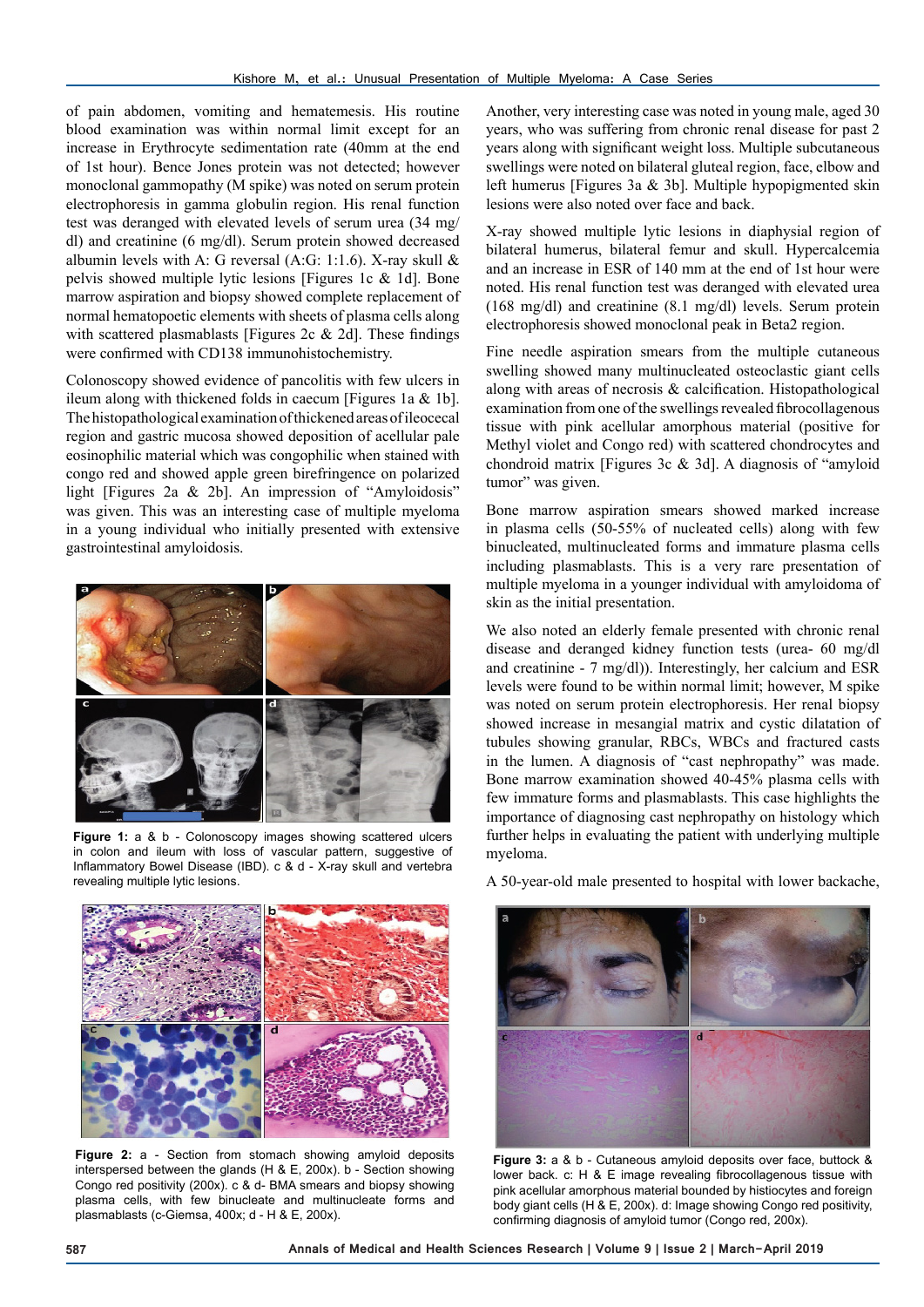weakness in upper and lower limbs along with loss of sensation. Ultrasound and MRI revealed evidence of compression fracture of D1-D3. Biopsy from D2-D4 pedicle showed histological features of plasmacytoma.

On further investigations, serum protein electrophoresis showed monoclonal spike (M band). His renal function tests were deranged with elevated urea (155 mg/dl) and creatinine (4.5 mg/ dl) levels. A reversal of albumin globulin ratio was noted with increase in globulin levels (A:G: 1:2). However, her calcium level was within normal limit. Bone marrow examination revealed presence of more than 40% plasma cells including immature forms and few plasmablasts. In this case, the patient initially presented with solitary plasmacytoma. On further investigations, a diagnosis of multiple myeloma was made.

In our series, a 45-year-old female presented to hospital with firm to hard swelling on the left clavicular region along with weakness and pain abdomen [Figure 4a]. CECT showed lytic expansile lesion with calcification  $\&$  soft tissue attenuation in left medial clavicle [Figure 4b]. X-ray skull showing multiple lytic lesions [Figure 4c]. Fine needle aspiration from the clavicular region showed scattered cells with eccentric nuclei, coarse chromatin, prominent nucleoli, perinuclear clear space and deep blue cytoplasm, suggestive of plasma cells [Figure 4d]. Cell block was prepared from cytology aspirate (H&E), revealed an occasional group of tumor cells with CD 138 [Figures 4e & 4f]. A diagnosis of Anaplastic myeloma was given. These findings led to further investigations to rule out multiple myeloma.

Her renal function tests were within normal limits, serum protein electrophoresis showed M spike in gamma globulin region. Bone marrow plasmacytosis with 50% of plasma cells along with presence of M band in gamma-globulin region in SPE confirmed it to be a case of multiple myeloma.

In the present series, an 80-year-old female presented to hospital with altered sensorium. She was diagnosed with carcinoma breast 5 years back for which she had undergone radical mastectomy. On further investigation, renal function test was deranged with marked elevation of urea (160 mg/dl) and creatinine (14 mg/ dl). However, her calcium level was within normal limit. Her



**Figure 4:** a - A firm to hard swelling in left clavicular region, b - CECT showing lytic expansile lesion with calcification & soft tissue attenuation in left medial clavicle. c - X-ray skull showing multiple lytic lesions. d- Smear showing scattered cells with eccentric nuclei, coarse chromatin, prominenet nucleoli, perinuclear clear space and deep blue cytoplasm, suggestive of plasma cells (Pap, 400x). e & f-Cell block was prepared from cytology aspirate (H&E, 200x), revealed a single group of tumor cells with CD 138 (200x).

protein levels were elevated with raised globulin levels. In view of deranged kidney function tests and A: G reversal, serum protein electrophoresis was done which showed evidence of M spike. Subsequently, bone marrow aspiration and biopsy showed increase in plasma cells (>45%), suggestive of multiple myeloma. In this case, two different malignancies were noted in the same individual making it a rarer presentation.

A 60-year-old female presented with a left parietal scalp swelling for last 8 months, on & off headache and chest pain. The swelling measured approximately  $4 \times 4$  cm and was hard in consistency. CECT chest showed extensive destruction of multiple dorso-lumbar vertebrae and consolidation in right middle lobe of lung. CT brain showed a  $3 \times 3.6$  cm sized hyperdense enhancing space occupying lesion arising from the dura, vault at left parietal convexity, suggestive of Meningioma. MRI brain revealed extra-axial homogeneously enhancing solid lesion measuring  $3.8 \times 2.6$  cm in left parietal lesion involving skull vault and scalp.

Fine needle aspiration cytology smears from the lesion showed numerous plasma cells along with few atypical forms. A possibility of plasma cell lesion could not be ruled out. Histological examination of the skull bone lesion showed sheets of plasma cells with membranous positivity for CD138. An impression of plasmacytoma was given. Further, bone marrow examination was done and showed marked prominence of plasma cells, constituting 42% of all nucleated cells. In view of the clinical profile (presence of lytic lesion, anemia), serum protein electrophoresis (positive M band), bone marrow aspiration smears and biopsy, the diagnosis of plasma cell myeloma was made. This case is being presented here because of the unusual presenting features like chest pain, on & off headache and consolidation in lung. These symptoms pointed initially towards a metastatic lesion to scalp from an underlying malignancy or it could be because of meningioma, as suggested on CECT. However, FNAC & bone marrow examination helped in making a correct diagnosis of plasmacytoma.

We also noted 4 cases of multiple myeloma where patients presented with mild lower backache and weakness but had no lytic lesions on X-ray. Their renal function tests and calcium levels were also within normal limits and no M spike was noted. However, bone marrow aspirate and biopsy specimens in these patients showed presence of more than 70% plasma cells including immature forms & few plasmablasts suggestive of multiple myeloma.

### **Discussion**

Multiple myeloma is a malignant neoplasm characterized by formation of malignant plasma cells. Usually, few plasma cells are found in the bone marrow and they constitute an important part of body's immune system, working together with other several types of cells to fight infections and other diseases. [1] Initially, patients are often asymptomatic. However, with advancement of disease process, patients present with bone pain, bleeding, frequent infections, anemia, etc. Rarely, complications may occur in patients like amyloidosis, etc. The exact etiology of multiple myeloma is not known. However, various risk factors like alcohol, obesity have been implicated in its genesis.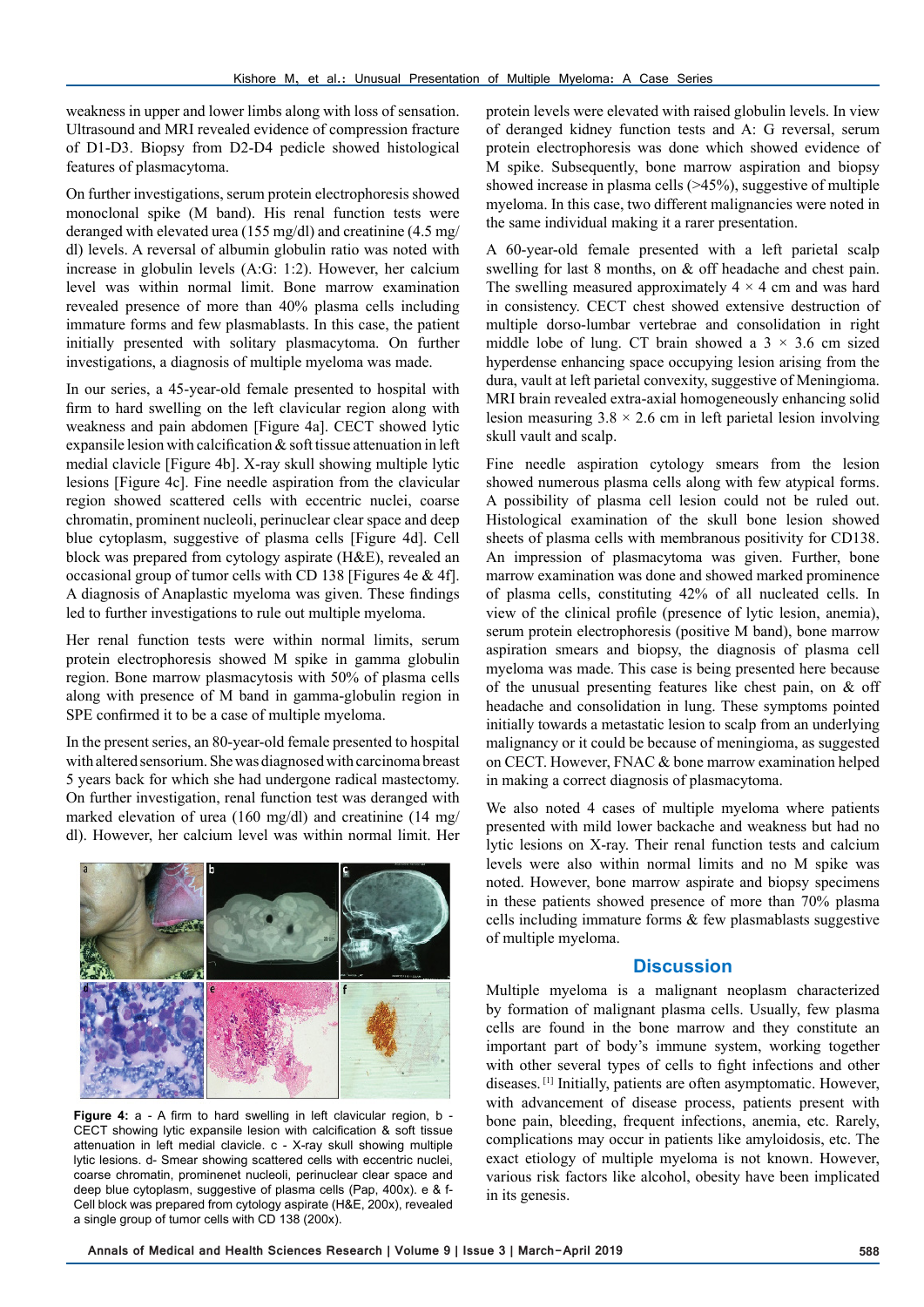| Table 1: Total of 11 cases of multiple myeloma with unusual and rare presentations |                                                                          |                                                                                                                            |                                                    |                                                                                                    |                                                                                                                                                            |                                                                                  |                                                                                                                                                                                                                                                                                                       |                                                                                                               |
|------------------------------------------------------------------------------------|--------------------------------------------------------------------------|----------------------------------------------------------------------------------------------------------------------------|----------------------------------------------------|----------------------------------------------------------------------------------------------------|------------------------------------------------------------------------------------------------------------------------------------------------------------|----------------------------------------------------------------------------------|-------------------------------------------------------------------------------------------------------------------------------------------------------------------------------------------------------------------------------------------------------------------------------------------------------|---------------------------------------------------------------------------------------------------------------|
| Important<br>findings                                                              | Case 1                                                                   | Case 2                                                                                                                     | Case 3                                             | Case 4                                                                                             | Case 5                                                                                                                                                     | Case 6                                                                           | Case 7                                                                                                                                                                                                                                                                                                | <b>Case 8-11</b>                                                                                              |
| C/F                                                                                | 28/M, Pain<br>abdomen,<br>vomiting, fever.<br>Colonoscopy:<br>Pancolitis | 30/M, k/c/o<br>CKD.<br>Multiple<br>subcutaneous<br>swelling on<br><b>B/L</b> gluteal<br>regions, face,<br>elbow, left arm. | Elderly female<br>with k/c/o CKD &<br>deranged KFT | 50/M, lower<br>backache,<br>weakness in<br>U/L & L/L.<br>USG &<br><b>MRI: D2-D3</b><br>compression | 45/F, hard<br>swelling over<br>left clavicular<br>region.<br><b>CECT: lytic</b><br>expansile<br>lesion with<br>calcification<br>in left medial<br>clavicle | 80/F, altered<br>sensorium.<br>k/c/o Ca<br>breast &<br>operated 5<br>years back. | 60/F, left parietal<br>swelling with<br>headache & chest<br>pain.<br>CECT chest:<br>extensive<br>destruction of<br>multiple dorso-<br>lumbar vertebrae.<br>MRI brain: extra-<br>axial<br>homogeneously<br>enhancing solid<br>lesion in left<br>parietal lesion<br>involving skull<br>vault and scalp. | 4 patients<br>with lower<br>backache and<br>weakness.<br>Normal KFT,<br>Calcium.<br>No bony lytic<br>lesions. |
| <b>HPE</b>                                                                         | Extensive<br>qastrointestinal<br>amyloidosis                             | Amyloid tumor                                                                                                              | Renal<br>biopsy: Cast<br>Nephropathy               | Biopsy from<br>D2-D3 region:<br>Plasmacytoma                                                       | Cell block<br>from<br>clavicular<br>region<br>swelling:<br>Anaplastic<br>myeloma                                                                           | k/c/o of IDC<br>breast.                                                          | Cell block from<br>scalp swelling:<br>Plasmacytoma.                                                                                                                                                                                                                                                   |                                                                                                               |
| <b>BMA &amp;BMB</b>                                                                | >90% plasma<br>cells with<br>plasmablasts                                | >55% plasma<br>cells including<br>plasmablasts.                                                                            | >50% plasma<br>cells including<br>immature forms.  | >40% of<br>plasma<br>cells with<br>plasmablasts                                                    | >50%<br>plasma cells<br>including<br>immature<br>forms.                                                                                                    | >50% plasma<br>cells with<br>plasmablasts.                                       | >42% plasma<br>cells including the cells including<br>immature forms.                                                                                                                                                                                                                                 | >70% plasma<br>plasmablasts.                                                                                  |
| <b>SPE</b>                                                                         | M-spike in<br>gamma-globulin<br>region.                                  | Monoclonal<br>peak in Beta-2-<br>region.                                                                                   | M spike noted.                                     | M spike noted                                                                                      | M band in<br>qamma-<br>globulin<br>region.                                                                                                                 | M spike<br>noted.                                                                | M band noted.                                                                                                                                                                                                                                                                                         | No M-band<br>was noted.                                                                                       |

**Abbreviations:** C/F: Clinical Features, HPE: Histopathological Examination, BMA & BMB: Bone Marrow Aspiration And Biopsy, CKD: Chronic Kidney Disease, U/L: Upper Limb, L/L: Lower Limb, IDC: Infiltrating Ductal Carcinoma, KFT: Kidney Function Test

In multiple myeloma, there is overproduction of one type of abnormal immunoglobulin, thereby putting myeloma patient at risk of developing amyloidosis. A crucial point to remember is that not all patients with multiple myeloma will develop amyloidosis. It has been studied that approximately 35% of myeloma patients will develop amyloidosis at some point, however only 10-15% will experience symptoms associated with it.<sup>[2]</sup> The symptoms of amyloidosis will depend upon which organs are involved and how much quantity of protein has been accumulated. The patients can present with loss of appetite, diarrhea when light chains accumulate in intestine. The treatment of amyloidosis with myeloma is more challenging than myeloma alone due to associated organ damage in the patients. [3]

In the present study, we noted a case of multiple myeloma with extensive gastro-intestinal amyloidosis in a young male patient. He presented with pain abdomen, hematemesis. His biochemical, hematological and radiological parameters were suggestive of multiple myeloma and were confirmed on bone marrow examination & serum protein electrophoresis. Multiple sections from gastric and duodenal biopsy showed evidence of extensive gastro-intestinal amyloidosis. A similar case of gastro-intestinal amyloidosis with multiple myeloma was reported by Gjeorgilevski et al. [4] in a 52-year-old male patient who presented with rectal bleeding. However, we noted this presentation in younger individual, making it much more unusual presentation. Prognosis of such cases is bad, as noted in our study as well as by Gjeorgilevski et al. [4] as in both patients succumbed to the illness.

Skin manifestation in myeloma associated amyloidosis depends upon the site of amyloid deposition. [5-7] Common sites of involvement are eyelids, retroauricular region, neck, axillae, inframammary area, umbilicus, inguinal and anogenital regions. However, lesions may also be seen on central face, lips, tongue & buccal mucosa. Our patient presented with multiple subcutaneous swellings on bilateral gluteal region, elbow and left humerus. Multiple hypopigmented skin lesions were also noted over face and back. A similar case report was published by Kumar et al. [7] where patient presented with multiple, non-itchy, popular lesions in lower eyelids & lower chest wall bilaterally. However, our patient was much younger and had extensive skin involvement which clinically mimicked skin lesions as seen in T-cell leukemia

Myeloma cast nephropathy is histologically defined as formation of plugs (casts) in the renal tubules due to accumulation of immunoglobulin light chains and this can result in renal failure. [8] This is most common form of kidney disease in multiple myeloma patients. Here, there is co-precipitation of immunoglobulin free light chains (FLCs) with Tamm-Horsfall glycoprotein (THP). Involvement of kidney has a significant consequence on the outcome of these cases.

Treatment has very important implication in these cases. The current therapeutic approaches are focused on reduction of serum free light chains by 50-60% which is required for renal recovery in cast nephropathy patients. [8] In the present study, we